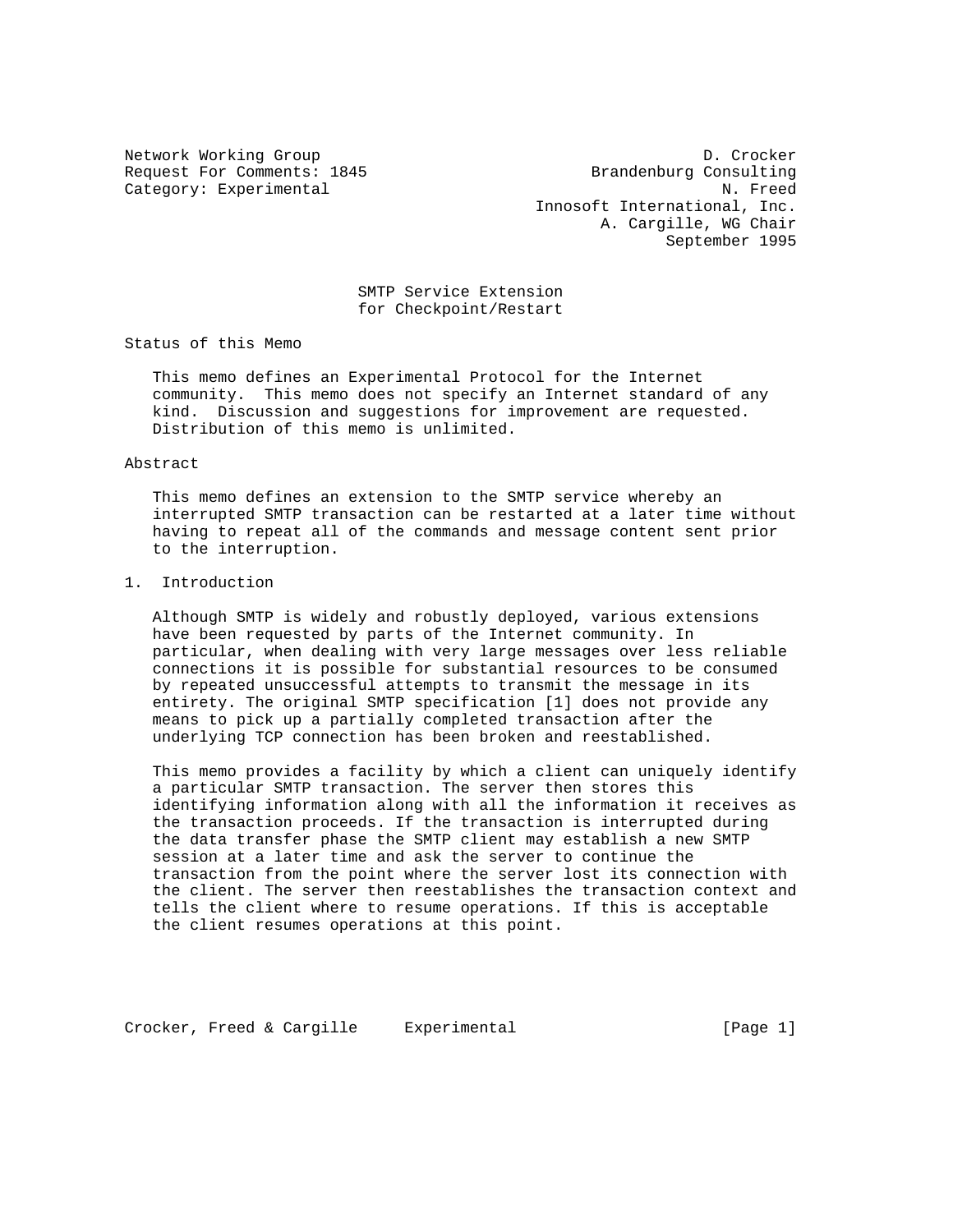This extension may also be used to work around the common timeout problem where a client times out waiting for a response from the server acknowledging that the message has been accepted. However, use of this extension is not an acceptable substitute for proper setting of timeout parameters.

2. Framework for the Checkpointing Extension

The checkpointing extension is laid out as follows:

- (1) the name of the SMTP service extension defined here is checkpointing;
- (2) the EHLO keyword value associated with the extension is CHECKPOINT;
- (3) no parameter is used with the CHECKPOINT EHLO keyword;
- (4) one optional parameter using the keyword TRANSID is added to the MAIL FROM command. The value associated with this parameter, coupled with the name of the client taken from EHLO command, forms a globally unique value that identifies this particular transaction and serves to distinguish it from all others. This value is case-sensitive. The syntax of the value is as follows, using the ABNF notation of [2]:

```
 transid-value ::= "<" transid-spec ">"
                   ; transid-value may not be longer than
                   ; 80 characters
transid-spec ::= transid-local "@" transid-domain
transid-domain ::= transid-token
transid-local ::= transid-token
transid-token ::= transid-atom *("." transid-atom)
transid-atom ::= 1*<any (ASCII) CHAR except SPACE,
                      CTLs, tspecials, or ".">
```
 NOTE: tspecials is defined in [3]. The TRANSID is likely to be different from the RFC822 message id, since it must uniquely identify the particular copy of the message being sent over this SMTP link. However, the syntax of transid-value is designed so that any TRANSID is both a legal RFC822 msg-id as well as being a legal esmtp-value [4].

 (5) The maximum length of a MAIL FROM command line is increased by 88 characters by the possible addition of the TRANSID keyword and value;

Crocker, Freed & Cargille Experimental (Page 2)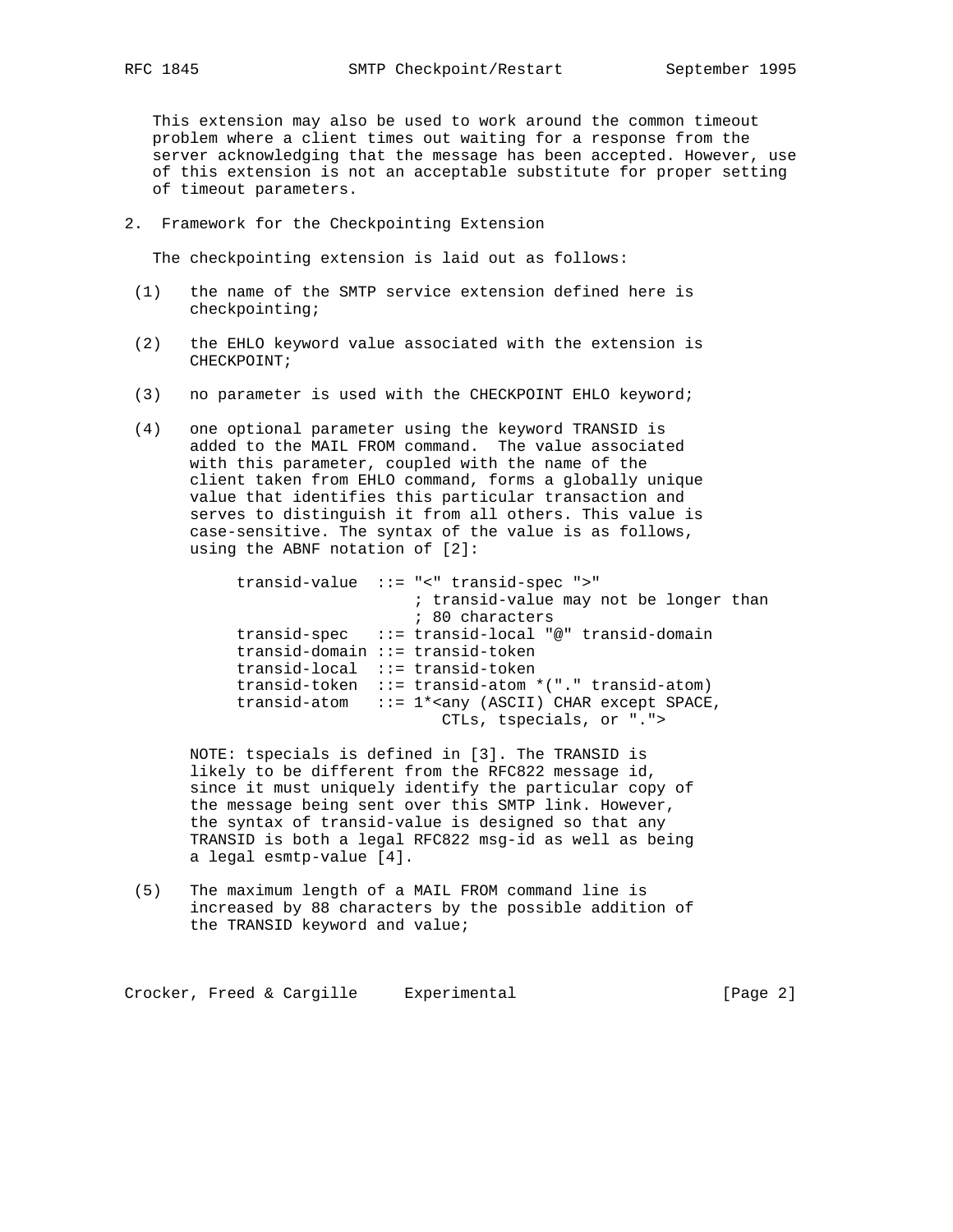- (6) no additional SMTP verbs are defined by this extension; and,
- (7) the next section specifies how support for the extension affects the behavior of a server and client SMTP.
- 3. The checkpointing service extension

 When a client SMTP wishes to use checkpointing to eliminate the need to retransmit all message data in its entirety in the event of a session interruption, it first issues the EHLO command to the server SMTP. If the server SMTP responds with code 250 to the EHLO command, and the response includes the EHLO keyword value CHECKPOINT, then the server SMTP is indicating that it supports SMTP checkpointing and will honor requests to restart interrupted SMTP transactions.

 The extended MAIL command is issued by a client SMTP when it wishes to enable server checkpointing. The syntax for this command is identical to the MAIL command in [1], except that a TRANSID parameter must appear after the address.

 The complete syntax of this extended command is defined in [4], with the esmtp-keyword TRANSID and transid-value parameter as previously defined.

 The value associated with the TRANSID parameter must be an identifier that serves to uniquely identify this particular SMTP transaction. Only one TRANSID parameter may be used in a single MAIL command. Care must be used in constructing TRANSID values to simultaneously insure both uniqueness and the ability to reidentify interrupted transactions.

 The TRANSID is structured to ensure globally uniqueness without any additional registry. The transid-domain part should be a valid domain name that uniquely identifies the SMTP client. Note that this is usually the same as the domain name given in conjunction with the EHLO command, but not always. The EHLO domain name identifies the specific host the SMTP connection originated from, whereas the transid-domain may refer to a group of hosts that collectively host a multi-homed SMTP client. The transid-local part should be an identifier that distinguishes this SMTP transaction from any other originating from this SMTP client.

 Despite the structured nature of the TRANSID the server should treat the value as an opaque, case-sensitive string.

Crocker, Freed & Cargille Experimental (Page 3)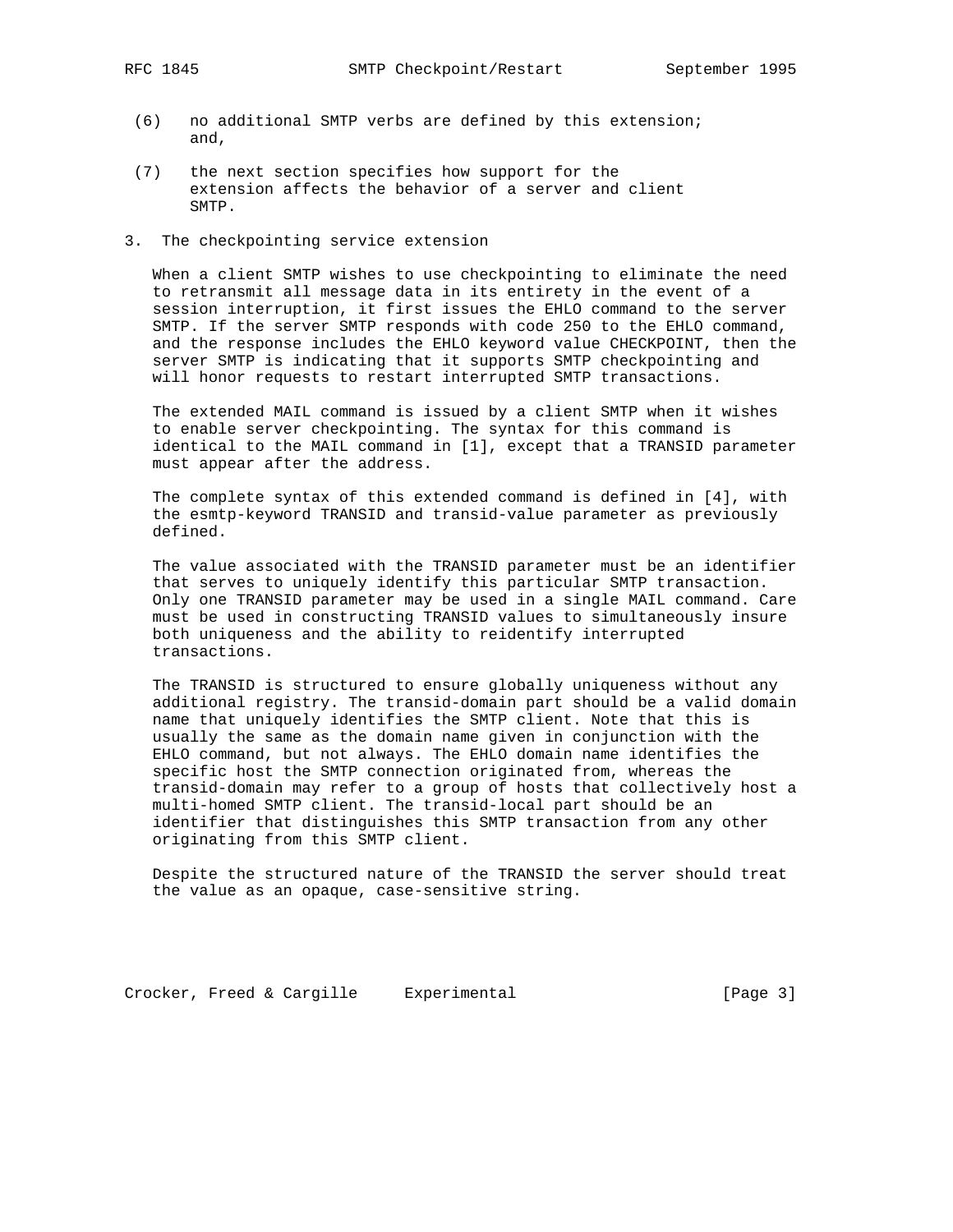Note that the contents of the RFC822 message-id header typically are NOT appropriate for use as the TRANSID parameter value, since such identifiers may be associated with multiple copies of the same message -- e.g., as it is split during transmission down different network paths -- and hence with multiple distinct SMTP transactions.

 A server which supports the checkpointing extension will then retain the transaction identifer as well as the most recent state of the transaction in non-volatile storage. This information should deleted only when the transaction is known to be complete from the client's perspective. Completion is assured only when the client either explicitly aborts the transaction, starts a new transaction, or requests that the connection be closed with a QUIT command.

 In the event of an interruption prior to completing a transaction this preserved state will remain for some period of time defined by the operational policies of the server administrator. It is recommended that transaction state information be preserved for at least 48 hours, although no specific time is required.

 When a client detects that a transaction has been interrupted, it then must wait for some period before reconnecting. This period must be long enough for server connections to time out and for the transaction state associated with such connections to be released for use by a new connection. The Internet Host Requirements [5] also impose restriction on how quickly reconnection attempts can be made (section 5.3.1.1).

 Once the necessary period has elapsed the client first checks the DNS as described in [6] and determine the set of acceptable IP addresses the message can be transferred to. If the IP address used to connect to the original server is still on this list it should be tried first, since this server is most likely to be capable of restarting the transaction. If this connection attempt fails the client must then proceed as described in [6] to try all the remaining IP addresses and restart the transaction there. If the attempt to restart fails on one of the other servers the client is required to retransmit the transaction in its entirety at that point. Waiting for a server with an interrupted transaction state to come back online is not acceptable.

 Note: Multi-homed SMTP servers do exist, which means that it is entirely possible for a transaction to restart on a different server host.

 Once the connection is made the client issues the same MAIL command with exactly the same transaction identifier. If the transaction was interrupted during or at the end of the transfer of actual message

Crocker, Freed & Cargille Experimental Freedom (Page 4)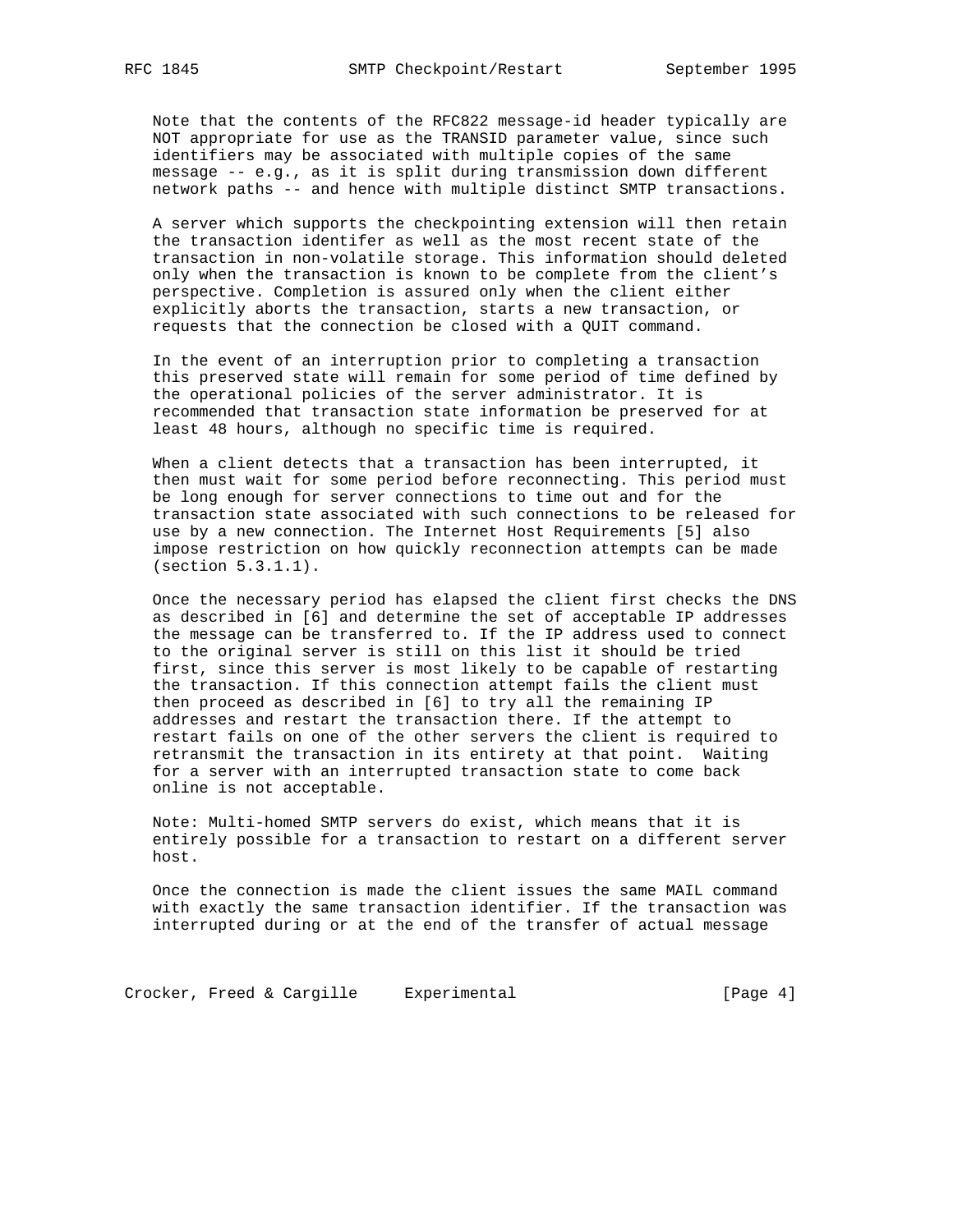data, the server first reestablishes its context to a point close as possible to the point of interruption and then responds with the status message:

355 octet-offset is the transaction offset

 The actual status text can vary. However the octet-offset field is required to be the first thing on the first line of the reply, it must be separated from any following text by linear whitespace, and it is structured as follows:

octet-offset ::= 1\*DIGIT

 The octet-offset represents an offset, counting from zero, to the particular octet in the actual message data the server expects to see next. (This is also a count of how many octets the server has received and stored successfully.) This offset does NOT account for envelope data, i.e., MAIL FROM and RCPT TO commands. A value of 0 would indicate that the client needs to start sending the message from the beginning, a value of 1 would indicate that the client should skip one octet, and so on.

 The SMTP canonical format for messages is used when this offset is computed. Any octets added by any SMTP data-stuffing algorithm do not count as part of this offset. In the case of data transferred with the DATA command the offset must also correspond to the beginning of a line.

 Once this context is reestablished the client issues another data transfer command (e.g., DATA) and sends the remaining message data. Once this data is terminated the transaction completes in the normal fashion and the server deletes the transaction context from non volatile storage.

 Note that the semantics of the octet-offset immediately suggest a particularly simple implementation strategy, where the client retransmits the message data as it normally would but suppresses output of the first octet-offset octets of material. The semantics used here are intentionally designed to make such implementation possible, but care must be taken to insure that such an implementation strategy does not impose a significant performance penalty on the client.

Crocker, Freed & Cargille Experimental [Page 5]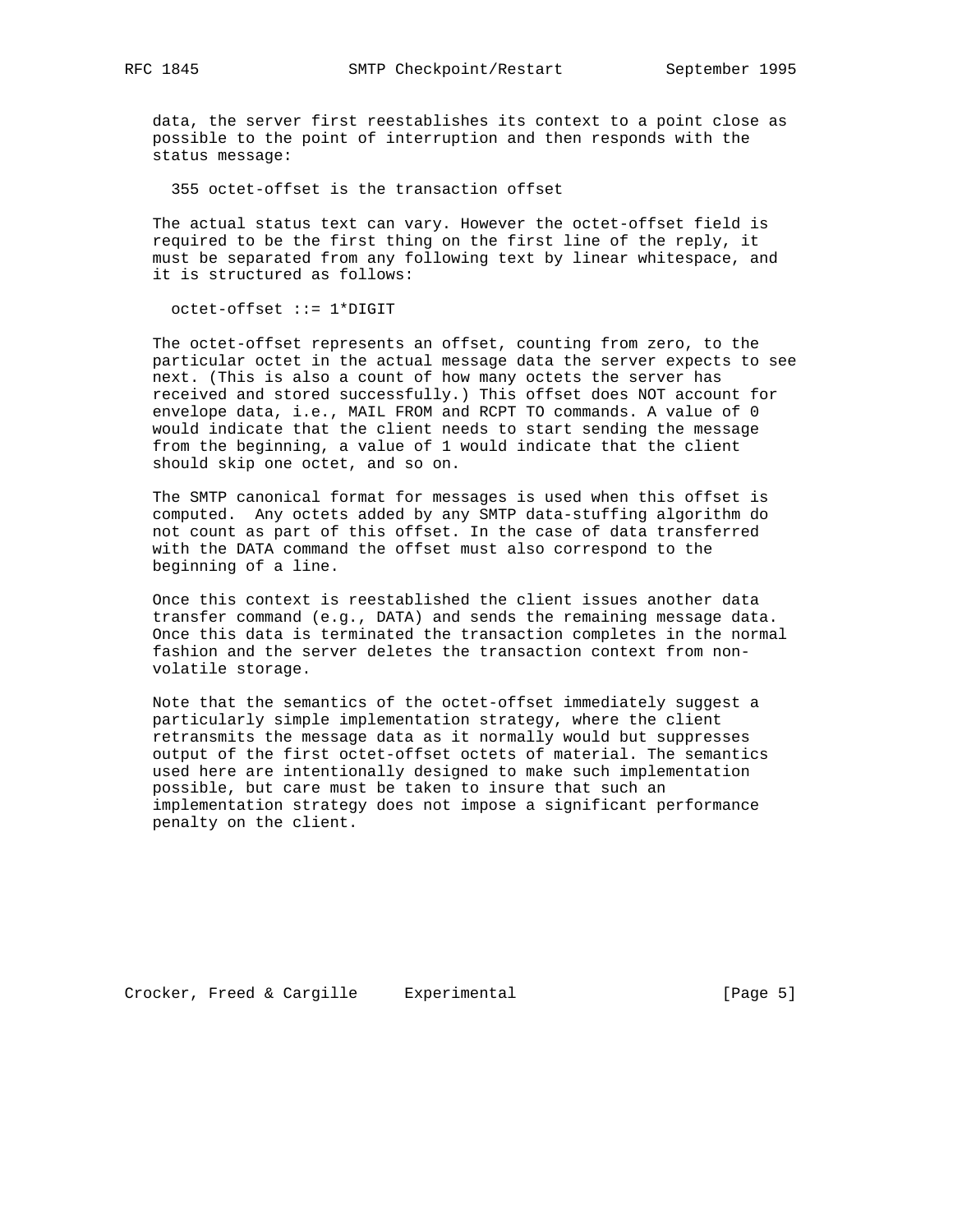5. Usage Example

 The following dialogue illustrates the use of the checkpointing service extension:

S: <wait for connection on TCP port 25> C: <open connection to server> S: 220 dbc.mtview.ca.us SMTP service ready C: EHLO ymir.claremont.edu S: 250-dbc.mtview.ca.us says hello S: 250 CHECKPOINT C: MAIL FROM:<ned@ymir.claremont.edu> TRANSID=<12345@claremont.edu> S: 250 <ned@ymir.claremont.edu>... Sender and TRANSID ok C: RCPT TO:<mrose@dbc.mtview.ca.us> S: 250 <mrose@dbc.mtview.ca.us>... Recipient ok C: DATA S: 354 Send checkpointed message, ending in CRLF.CRLF <some amount of message data transmitted> <session is interrupted and TCP connection is broken> Some time later a new connection is established: S: <wait for connection on TCP port 25> C: <open connection to server> S: 220 dbc.mtview.ca.us SMTP service ready C: EHLO ymir.claremont.edu S: 250-dbc.mtview.ca.us says hello S: 250 CHECKPOINT C: MAIL FROM:<ned@ymir.claremont.edu> TRANSID=<12345@claremont.edu> S: 355 6135 is the transaction offset C: DATA S: 354 Send previously checkpointed message starting at octet 6135 C: <message data minus first 6135 octets sent>  $C:$  . S: 250 OK C: QUIT S: 221 Goodbye

6. Security Considerations

 This RFC does not discuss security issues and is not believed to raise any security issues not already endemic in electronic mail and present in fully conforming implementations of [1].